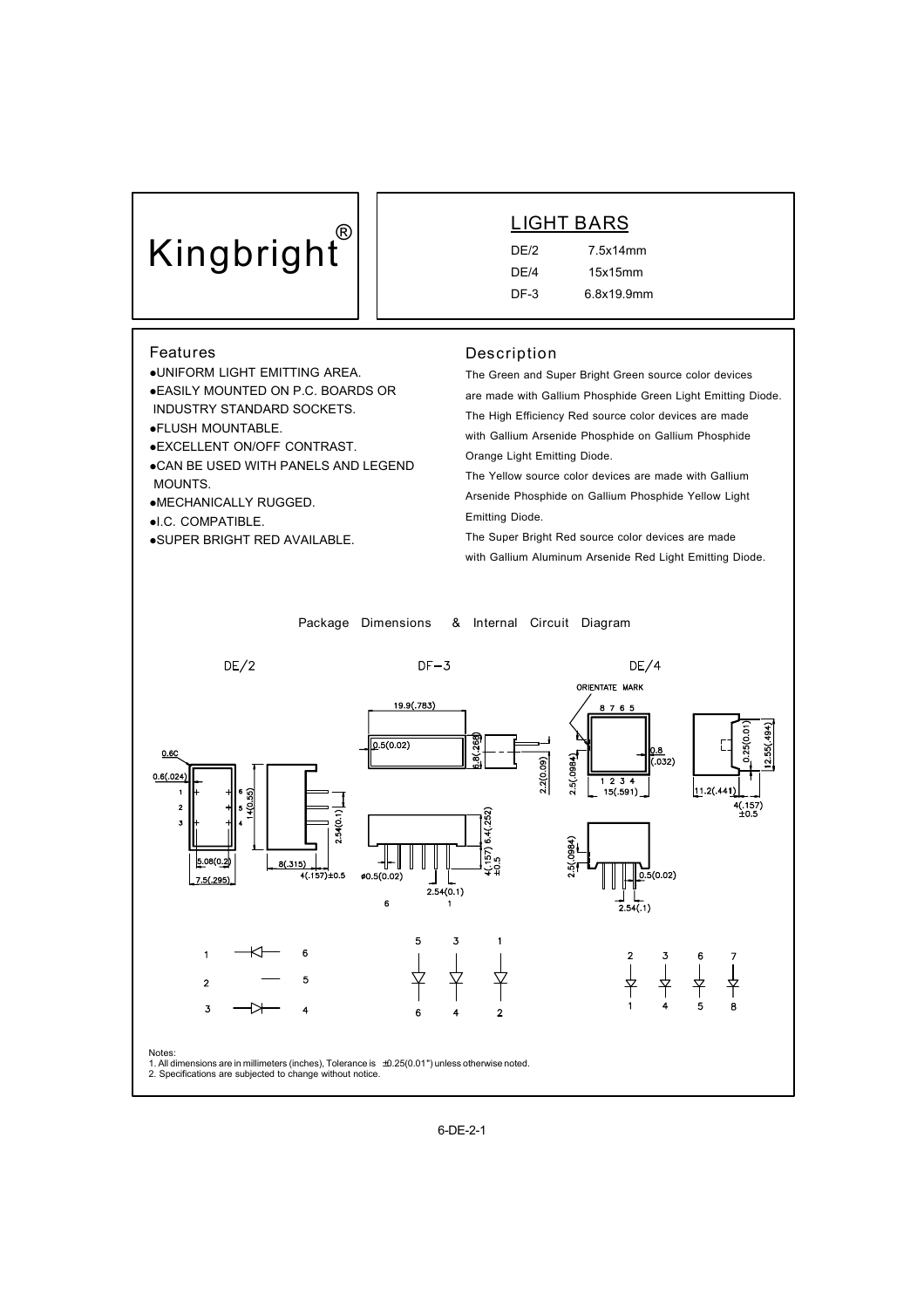| Part No.                      | <b>Dice</b>                     | Lens Type             | $iv$ (mcd)<br>$10 \text{ mA}$<br>@ |                            | Viewing<br>Angle |
|-------------------------------|---------------------------------|-----------------------|------------------------------------|----------------------------|------------------|
|                               |                                 |                       | Min.                               | Max.                       | 2q1/2            |
| DE/2ID<br>DE/4ID<br>DF-3ID    | HIGH EFFICIENCY RED (GaAsP/GaP) | <b>RED DIFFUSED</b>   | 3<br>4.5<br>3.5                    | 18<br>22<br>15             | $120^\circ$      |
| DE/2GD<br>DE/4GD<br>DF-3GD    | GREEN (GaP)                     | <b>GREEN DIFFUSED</b> | 3<br>3.5<br>3.5                    | 18<br>15<br>15             | $120^\circ$      |
| DE/2YD<br>DE/4YD<br>DF-3YD    | YELLOW(GaAsP/GaP)               | YELLOW DIFFUSED       | 3.5<br>3.5<br>3.5                  | 18<br>22<br>15             | $120^\circ$      |
| DE/2SRD<br>DE/4SRD<br>DF-3SRD | SUPER BRIGHT RED (GaAIAs)       | <b>RED DIFFUSED</b>   | *40<br>*70<br>$*40$                | $*100$<br>$*110$<br>$*100$ | $120^\circ$      |
| DE/2SGD<br>DE/4SGD<br>DF-3SGD | SUPER BRIGHT GREEN (GaP)        | <b>GREEN DIFFUSED</b> | $*21$<br>$*30$<br>.*21             | $*31$<br>*55<br>$*31$      | $120^\circ$      |

Notes:<br>1. θ1/2 is the angle from optical centerline where the luminous intensity is 1/2 the optical centerline value.<br>2. \*Luminous intensity with asterisk is measured at 20 mA.

## **Electrical / Optical Characteristics at TA=25°C**

| Symbol         | Parameter                  | Device                                                                                  | Typ.                                                      | Max.                            | Units  | <b>Test Conditions</b> |  |
|----------------|----------------------------|-----------------------------------------------------------------------------------------|-----------------------------------------------------------|---------------------------------|--------|------------------------|--|
| $\lambda$ peak | Peak Wavelength            | <b>High Efficiency Red</b><br>Green<br>Yellow<br>Super Bright Red<br>Super Bright Green | 625<br>565<br>590<br>660<br>565                           |                                 | nm     | $IF = 20mA$            |  |
| Δλ1/2          | Spectral Line<br>Halfwidth | <b>High Efficiency Red</b><br>Green<br>Yellow<br>Super Bright Red<br>Super Bright Green | 45<br>$\begin{array}{c} 30 \\ 35 \end{array}$<br>20<br>30 |                                 | nm     | $IF = 20mA$            |  |
| C              | Capacitance                | High Efficiency Red<br>Green<br>Yellow<br>Super Bright Red<br>Super Bright Green        | 12<br>45<br>10<br>95<br>45                                |                                 | pF     | VF=0V;f=1MHz           |  |
| VF             | Forward Voltage            | <b>High Efficiency Red</b><br>Green<br>Yellow<br>Super Bright Red<br>Super Bright Green | 2.0<br>2.2<br>2.1<br>1.85<br>2.2                          | 2.5<br>2.5<br>2.5<br>2.5<br>2.5 | $\vee$ | $IF=20mA$              |  |
| IR             | <b>Reverse Current</b>     | All                                                                                     | 10                                                        |                                 | uA     | $VR = 5V$              |  |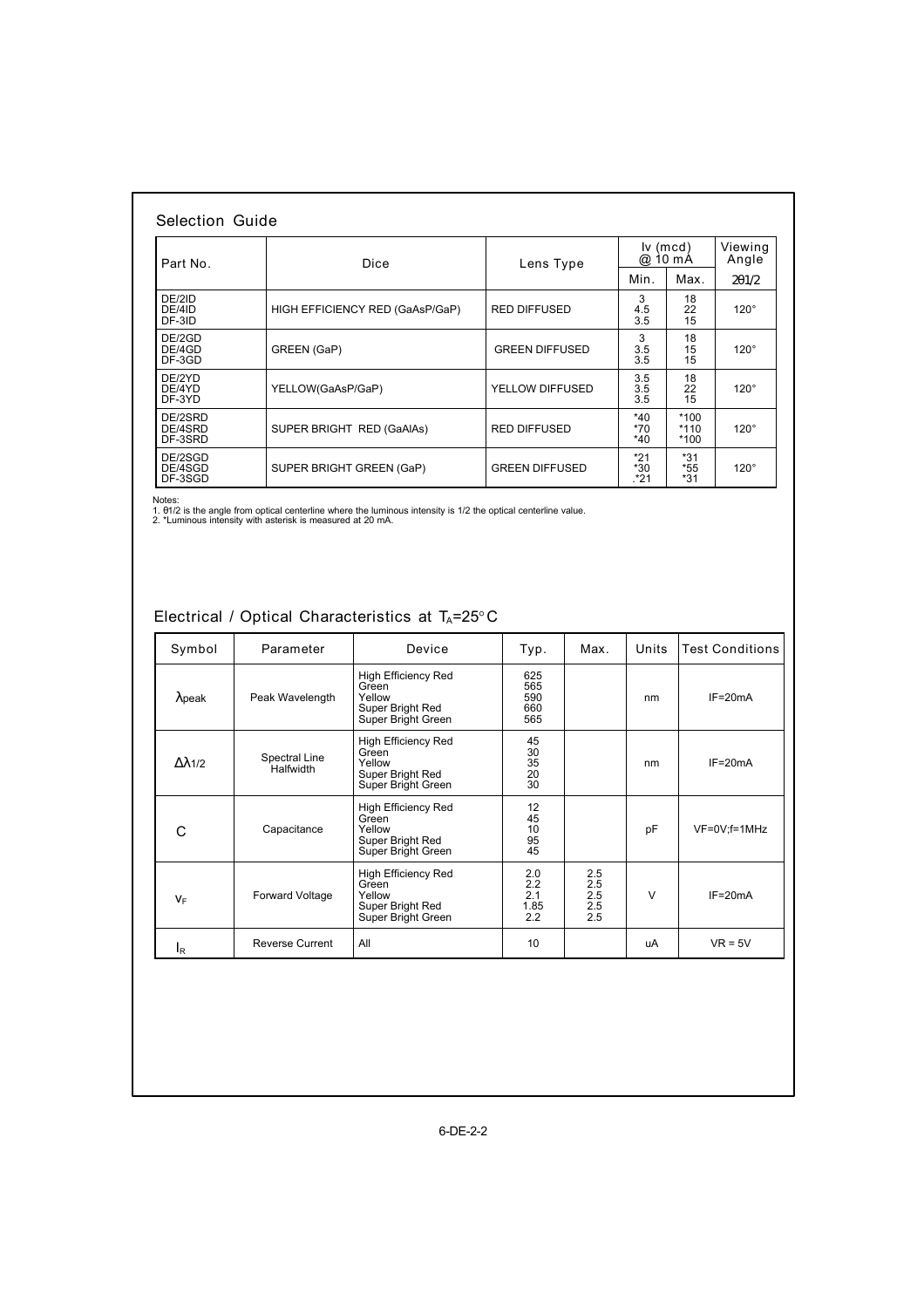

6-DE-2-3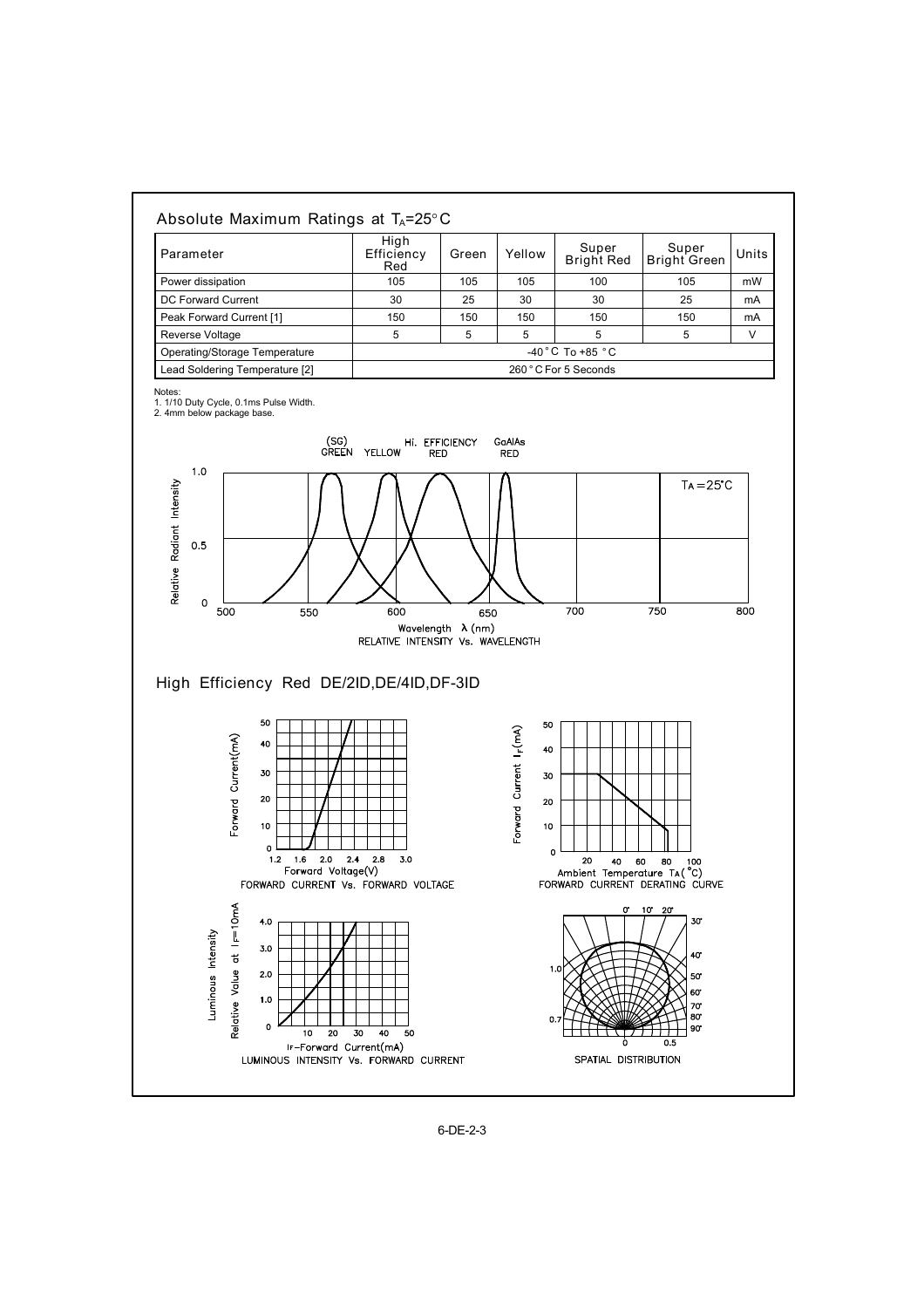